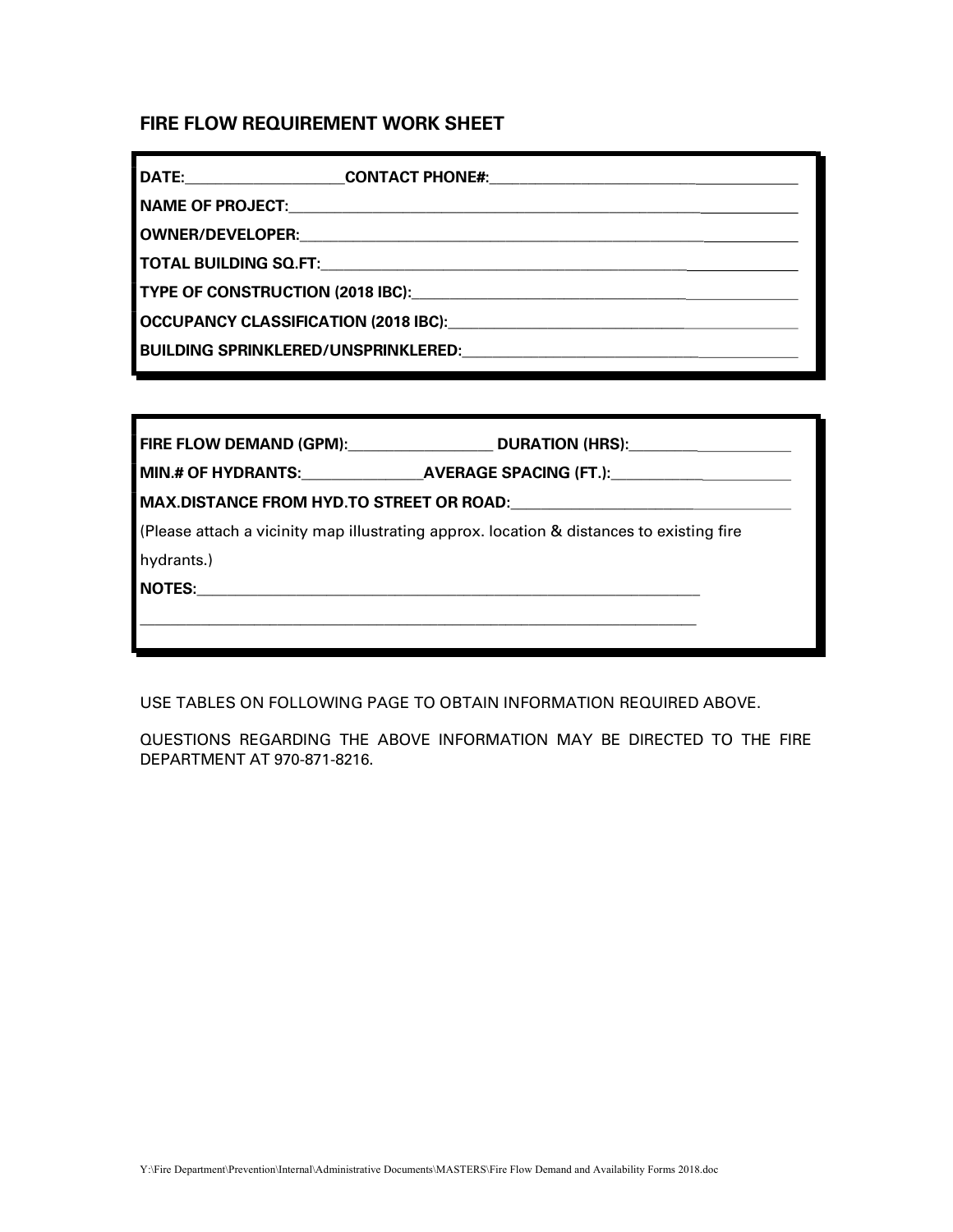#### TABLES BELOW TAKEN FROM 2018 INTERNATIONAL FIRE CODE

| FIRE-FLOW CALCULATION AREA (square feet) |                                |                              | <b>FIRE FLOW</b>               | <b>FLOW</b>           |                                      |                            |
|------------------------------------------|--------------------------------|------------------------------|--------------------------------|-----------------------|--------------------------------------|----------------------------|
| Type IA and IB <sup>a</sup>              | Type IIA and IIIA <sup>a</sup> | Type IV and V-A <sup>a</sup> | Type IIB and IIIB <sup>a</sup> | Type V-B <sup>a</sup> | (gallons per<br>minute) <sup>b</sup> | <b>DURATION</b><br>(hours) |
| 0-22,700                                 | $0-12,700$                     | $0 - 8,200$                  | $0 - 5,900$                    | $0 - 3,600$           | 1,500                                |                            |
| 22,701-30,200                            | 12,701-17,000                  | 8,200-10,900                 | 5,901-7,900                    | 3,601-4,800           | 1,750                                |                            |
| 30,201-38,700                            | 17,001-21,800                  | 10,901-12,900                | 7,901-9,800                    | 4,801-6,200           | 2,000                                | $\overline{2}$             |
| 37,701-48,300                            | 21,801-24,200                  | 12,901-17,400                | 9,801-12,600                   | 6,201-7,700           | 2,250                                |                            |
| 48,301-59,000                            | 24,201-33,200                  | 17,401-21,300                | 12,601-15,400                  | 7,701-9,400           | 2,500                                |                            |
| 59,001-70,900                            | 33,201-39,700                  | 21,301-25,500                | 15,401-18,400                  | 9,401-11,300          | 2,750                                |                            |
| 70,901-83,700                            | 39,701-47,100                  | 25,501-30,100                | 18,401-21,800                  | 11,301-13,400         | 3,000                                |                            |
| 83,701-97,700                            | 47,101-54,900                  | 30,101-35,200                | 21,801-25,900                  | 13,401-15,600         | 3,250                                | 3                          |
| 97,701-112,700                           | 54,901-63,400                  | 35,201-40,600                | 25,901-29,300                  | 15,601-18,000         | 3,500                                |                            |
| 112,701-128,700                          | 63,401-72,400                  | 40,601-46,400                | 29,301-33,500                  | 18,001-20,600         | 3,750                                |                            |
| 128,701-145,900                          | 72,401-82,100                  | 46,401-52,500                | 33,501-37,900                  | 20,601-23,300         | 4,000                                |                            |
| 145,901-164,200                          | 82,101-92,400                  | 52,501-59,100                | 37,901-42,700                  | 23,301-26,300         | 4,250                                |                            |
| 164,201-183,400                          | 92,401-130,100                 | 59,101-66,000                | 42,701-47,700                  | 26,301-29,300         | 4,500                                |                            |
| 183,401-203,700                          | 130,101-114,600                | 66,001-73,300                | 47,701-53,000                  | 29,301-32,600         | 4,750                                |                            |
| 203,701-225,200                          | 114,601-126,700                | 73,301-81,100                | 53,001-58,600                  | 32,601-36,000         | 5,000                                |                            |
| 225,201-247,700                          | 126,701-139,400                | 81,101-89,200                | 58,601-65,400                  | 36,001-39,600         | 5,250                                |                            |
| 247,701-271,200                          | 139,401-152,600                | 89,201-97,700                | 65,401-70,600                  | 39,601-43,400         | 5,500                                |                            |
| 271,201-295,900                          | 152,601-166,500                | 97,701-106,500               | 70,601-77,000                  | 43.401-47,400         | 5,750                                |                            |
| 295,901-Greater                          | 166,501-Greater                | 106,501-115,800              | 77,001-83,700                  | 47,401-51,500         | 6,000                                | 4                          |
|                                          |                                | 115,801-125,500              | 83,701-90,600                  | 51,501-55,700         | 6,250                                |                            |
| --                                       | --                             | 125,501-135,500              | 90,601-97,900                  | 55,701-60,200         | 6,500                                |                            |
| --                                       | $\overline{a}$                 | 135,501-145,800              | 97,901-106,800                 | 60,201-64,800         | 6,750                                |                            |
| --                                       | --                             | 145,801-156,700              | 106,801-113,200                | 64,801-69,600         | 7,000                                |                            |
| --                                       | ۰.                             | 156,701-167,900              | 113,201-121,300                | 69,601-74,600         | 7,250                                |                            |
| --                                       | $\overline{\phantom{a}}$       | 167,901-179,400              | 121,301-129,600                | 74,601-79,800         | 7,500                                |                            |
| --                                       | --                             | 179,401-191,400              | 129,601-138,300                | 79,801-85,100         | 7,750                                |                            |
| --                                       | --                             | 191,401-Greater              | 138,301-Greater                | 85,101-Greater        | 8,000                                |                            |

#### TABLE B105.1(2): REFERENCE TABLE FOR TABLES B105.1(1) AND B105.2

For SI: 1 square foot =  $0.0929$  m2, 1 gallon per minute =  $3.785$  L/m, 1 pound per square inch =  $6.895$  kPa.

a. Types of construction are based on the International Building Code.

b. Measured at 20 psi residual pressure.

### TABLE C102.1: REQUIRED NUMBER AND SPACING OF FIRE HYDRANTS

| <b>FIRE FLOW REQUIREMENT</b><br>(qpm) | <b>MINIMUM NUMBER</b><br>OF HYDRANTS | <b>AVERAGE SPACING</b><br><b>BETWEEN HYDRANTSa,b,c,f,g</b><br>(feet) | <b>MAXIMUM DISTANCE FROM</b><br>ANY POINT ON STREET OR<br><b>ROAD FRONTAGE TO A</b><br>HYDRANT <sup>d,f,g</sup> |
|---------------------------------------|--------------------------------------|----------------------------------------------------------------------|-----------------------------------------------------------------------------------------------------------------|
| 1,7500 or less                        |                                      | 500                                                                  | 250                                                                                                             |
| 2,000-2,250                           | ີ                                    | 450                                                                  | 225                                                                                                             |
| 2,500                                 | 3                                    | 450                                                                  | 225                                                                                                             |
| 3,000                                 | 3                                    | 400                                                                  | 225                                                                                                             |
| 3,500-4,000                           | 4                                    | 350                                                                  | 210                                                                                                             |
| 4,500-5,000                           | 5                                    | 300                                                                  | 180                                                                                                             |
| 5,500                                 | 6                                    | 300                                                                  | 180                                                                                                             |
| 6,000                                 | 6                                    | 250                                                                  | 150                                                                                                             |
| 6,500-7,000                           |                                      | 250                                                                  | 150                                                                                                             |
| 7.500 or more                         | 8 or more <sup>e</sup>               | 200                                                                  | 120                                                                                                             |

For SI: 1 foot = 304.8 mm, 1 gallon per minute = 3.785 L/m.

b. Where streets are provided with median dividers that cannot be crossed by fire fighters pulling hose lines, or where arterial streets are provided with four or more traffic lanes and have a traffic count of more than 30,000 vehicles per day, hydrant spacing shall average 500 feet on each side of the street and be arranged on an alternating basis.

c. Where new water mains are extended along streets where hydrants are not needed for protection of structures or similar fire problems, fire hydrants shall be provided at spacing not to exceed  $1,000$  feet to provide for transportation hazards.

d. Reduce by 50 feet for dead-end streets or roads.

e. One hydrant for each 1,000 gallons per minute or fraction thereof.

f. A 50-percent spacing increase shall be permitted where the building is equipped throughout with an approved automatic sprinkler system in accordance with Section 903.3.1.1 of the International Fire Code.

g. A 25-percent spacing increase shall be permitted where the building is equipped throughout with an approved automatic sprinkler system in accordance with Section 903.3.1.2 or 903.3.1.3 of the International Fire Code or Section P2904 of the International Residential Code.

a. Reduce by 100 feet for dead-end streets or roads.